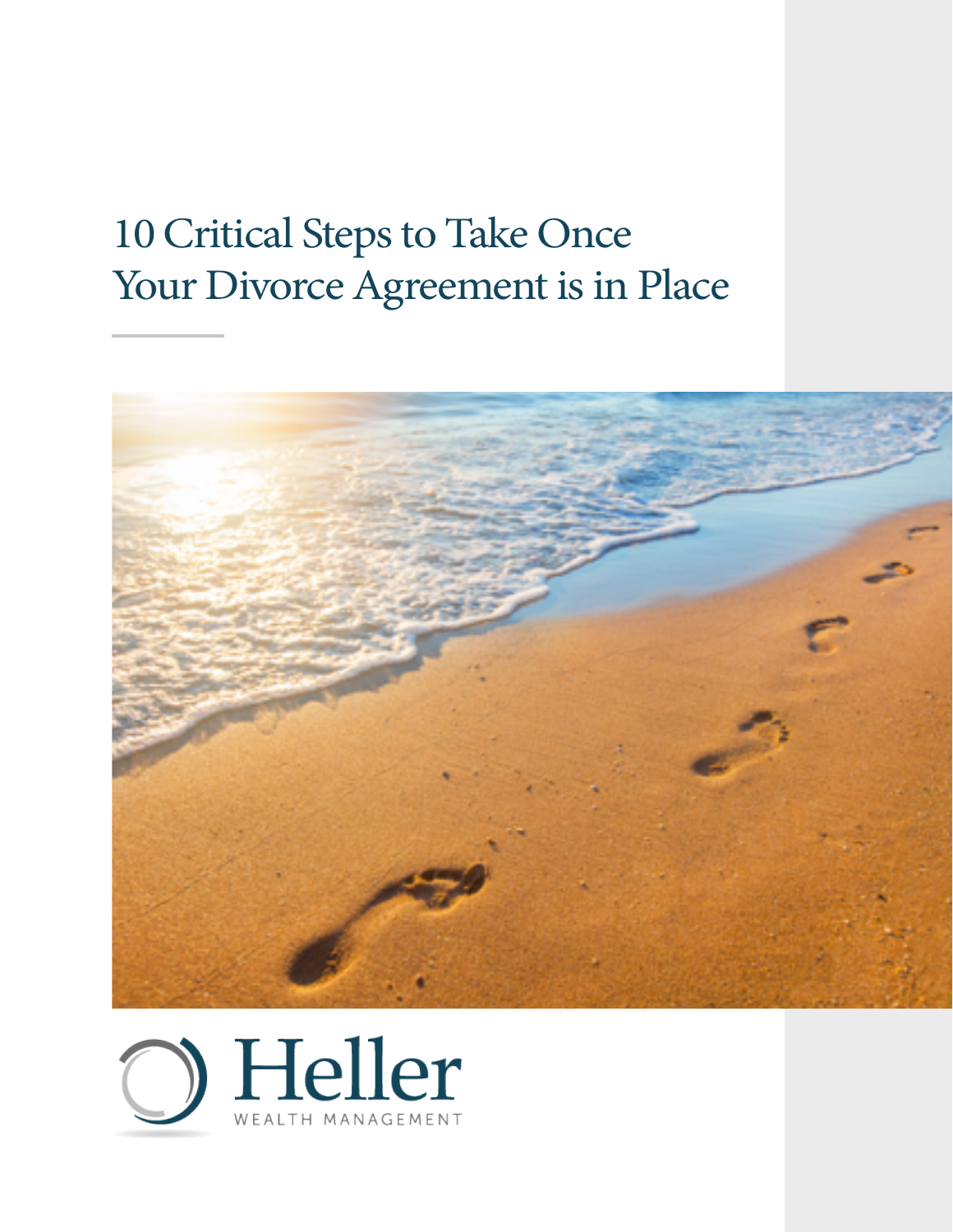## A Personal Note from Larry Heller

![](_page_1_Picture_1.jpeg)

Larry Heller, CFP®, CPA President teller While divorce can be difficult and painful, a clear, step-by-step process to get your finances in order can help you feel more in control of your future. As we saw in the case study on our website (HellerWealthManagement.com) regarding Matthew, a stay-at-home dad who was looking at his options now that the divorce agreement was in place, working with a professional team can create a sense of calm and confidence in an uncertain and challenging time.

The Heller Wealth Management 10 Critical Steps to Take Once You Divorce Agreement is in Place below, can help you gather your thoughts prior to contacting our firm for a complimentary get acquainted conversation.

We look forward to speaking with you.

"Thanks for your help recently and over the years. The whole divorce ordeal had a heavy toll on me, but I'm glad you were in my corner."

David M. Mahalick, PhD, ABPN Pediatric & Adult Clinical Neuropsychology Board-Certified Clinical Neuropsychologist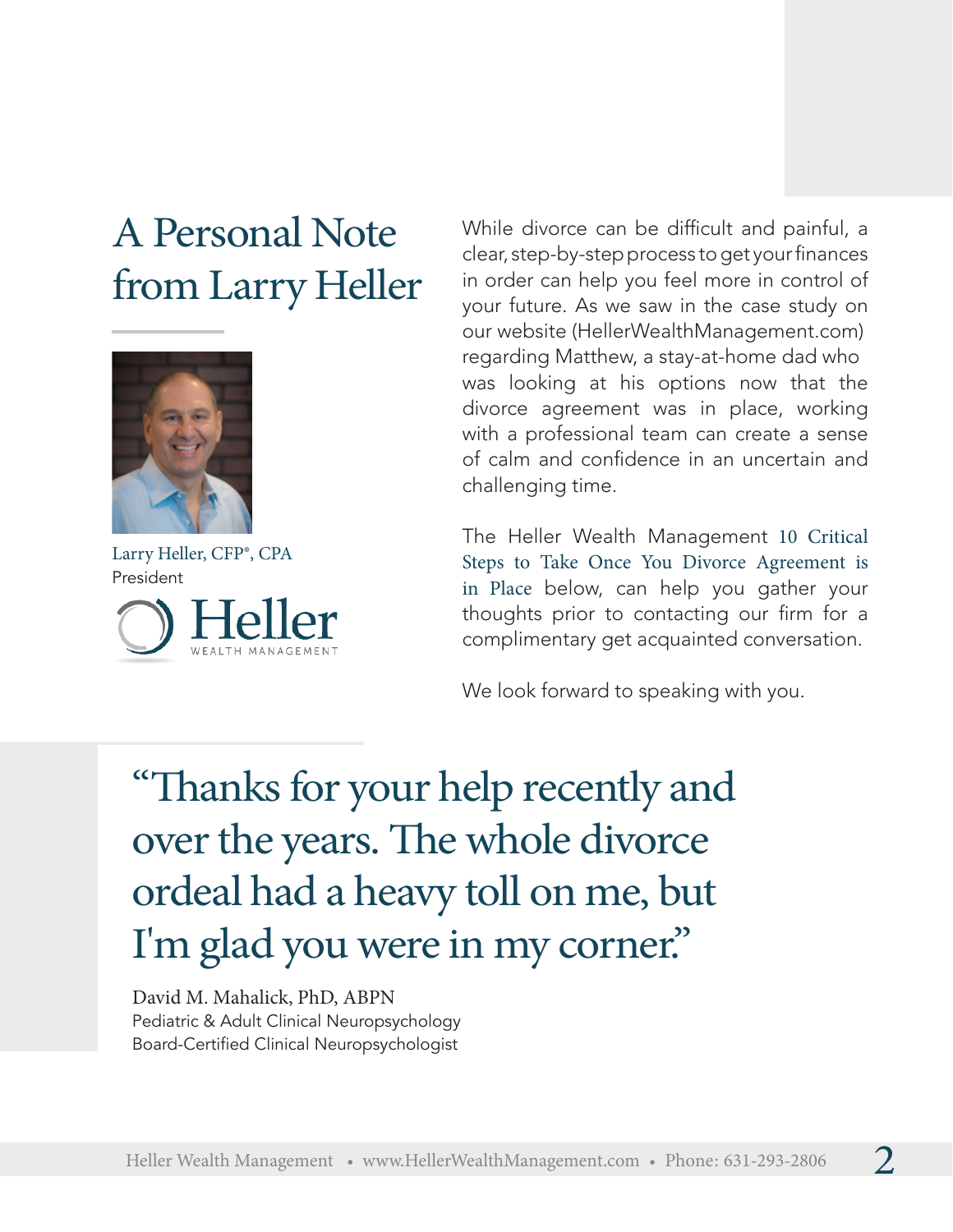|                       |                                                                                                         | Implemented | Not Yet |
|-----------------------|---------------------------------------------------------------------------------------------------------|-------------|---------|
|                       | Don't Rush. Evaluate.<br>Visualize your new life. Evaluate your situation.                              |             |         |
|                       | <b>Create Net Worth Statements.</b><br>Assets. Liabilities. Properties.                                 |             |         |
|                       | Determine Income and Expenses.<br>Do a critical review of each.                                         |             |         |
|                       | <b>Create Cash Flow Analysis.</b><br>Savings or shortage? Create a game plan to address.                |             |         |
| $\mathbf{\mathsf{b}}$ | Coordinate Financial Plan w/Divorce Agreement.<br>Childcare, spousal payments, length of payments, etc. |             |         |
| 6.                    | <b>Create an Investment Strategy.</b><br>Risk tolerance, time horizon, asset allocation, etc.           |             |         |
|                       | <b>Tax Planning.</b><br>Review your tax considerations. Find new accountant?                            |             |         |
|                       | <b>Review/Create New Will.</b><br>Consider Power of Attorney and Health Care Proxy.                     |             |         |
|                       | <b>Change Your Beneficiaries.</b><br>Wills. 401(k) accounts. IRAs. Life insurance.                      |             |         |
|                       | <b>Review Your Insurance.</b><br>Review all insurance. Find new agent?                                  |             |         |